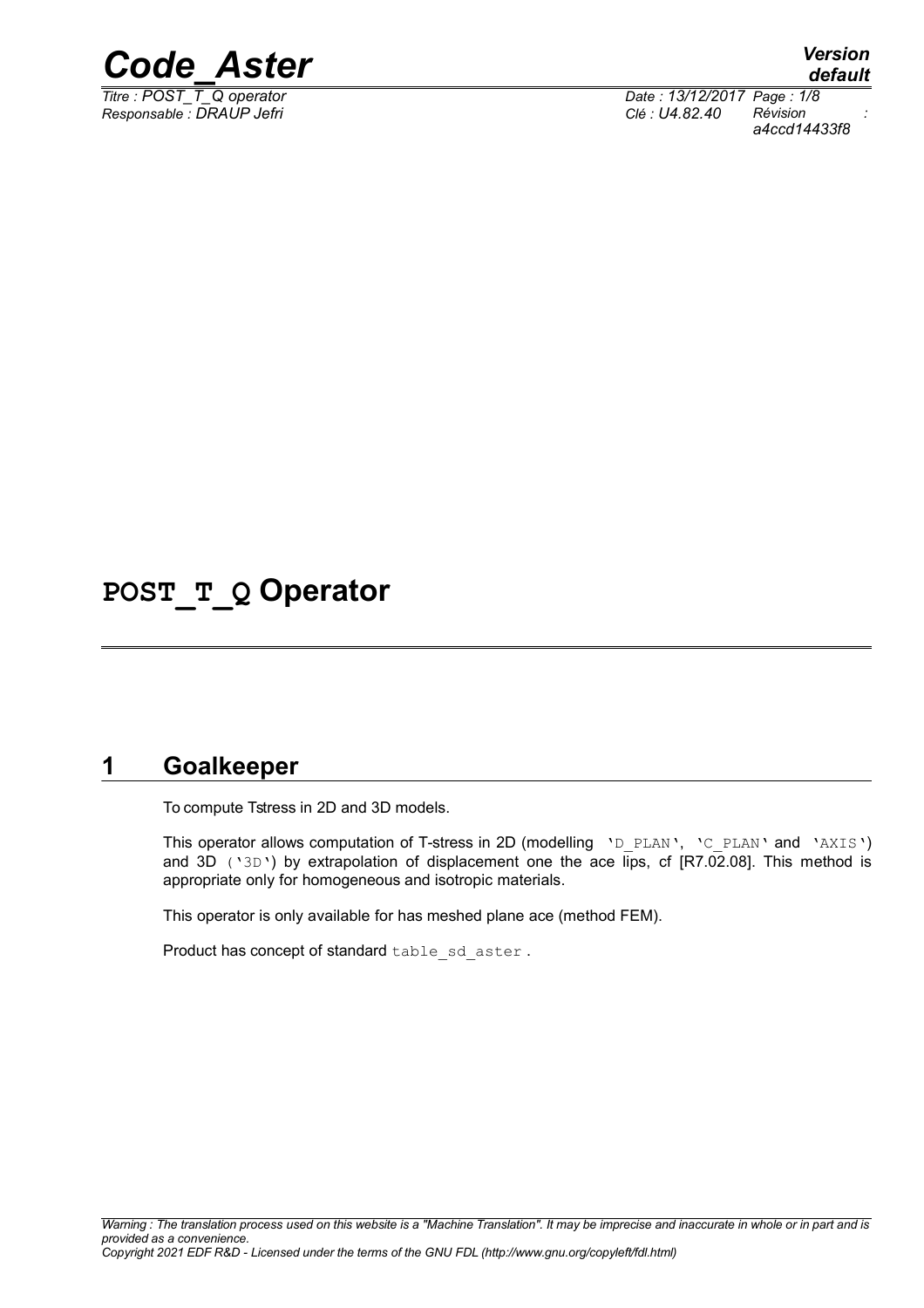# *Code\_Aster Version*<br>*default*<br>*Titre : POST T Q operator Date : 13/12/2017 Page : 2/8*

*Titre : POST\_T\_Q operator Date : 13/12/2017 Page : 2/8 Responsable : DRAUP Jefri Clé : U4.82.40 Révision :*

*a4ccd14433f8*

# **2 Syntax**

tk [table\_sdaster] = POST\_T\_Q **(**  $\triangle$  MODELING = / '3D', / 'AXIS', / 'D\_PLAN', / 'C\_PLAN', ♦ RESULTAT= = resu, / [evol\_elas] / [evol\_noli] / [mode\_meca]  $\Diamond$  NB NOEUD COUPE = / 5 , / NR, [I] # 1) FOND\_FISS is indicated for ace ◆ / FOND FISS =found , [fond fiss]  $\Diamond$  ABSC CURV MAXI =dmax,  $[R]$  $\Diamond$  / ALL = 'YES', |GROUP\_NO = gr\_noeu, [l\_gr\_noeud]  $|SANS$  GROUP NO = gr\_noeu,  $[1]$ gr\_noeud] # Yew modelization is 3D  $\begin{array}{cccc} \bullet & \text{TYPE\_MALLLAGE} & = & / & \text{'FREE'} \, , \end{array}$ [DEFECT]  $\Diamond$  EVOL THER  $=$  evol , evol ther ] # 2) FISOUR is indicated for ace ◆ / CRACK =f ound , in the list of second set of the list of the list of the list of the list of the list of the list of the list of the list of the list of the list of the list of the list of the list of the list of the ◊ ABSC\_CURV\_MAXI =dmax,<br>◊ NUME\_FOND = /digital,  $\Diamond$  NUME FOND = /digital,  $[R]$ /1.  $\sqrt{ }$  NB POINT FOND =  $/$ nbpoint, [I] # Common options ♦ MATER= chechmate, [material]  $\Diamond$  PREC VIS A VIS = / 1.E-1, [DEFECT] / epsi,  $\Diamond$  / TOUT ORDRE = 'YES', / NUME\_ORDRE = lnuor, [L\_I] / LISTE\_ORDRE = lnuor, [listis] / TOUT MODE = 'YES', / NUME\_ORDRE = lnuor, [L\_I]  $/$  LISTE MODE = lnuor,  $[lists]$ 

*Warning : The translation process used on this website is a "Machine Translation". It may be imprecise and inaccurate in whole or in part and is provided as a convenience. Copyright 2021 EDF R&D - Licensed under the terms of the GNU FDL (http://www.gnu.org/copyleft/fdl.html)*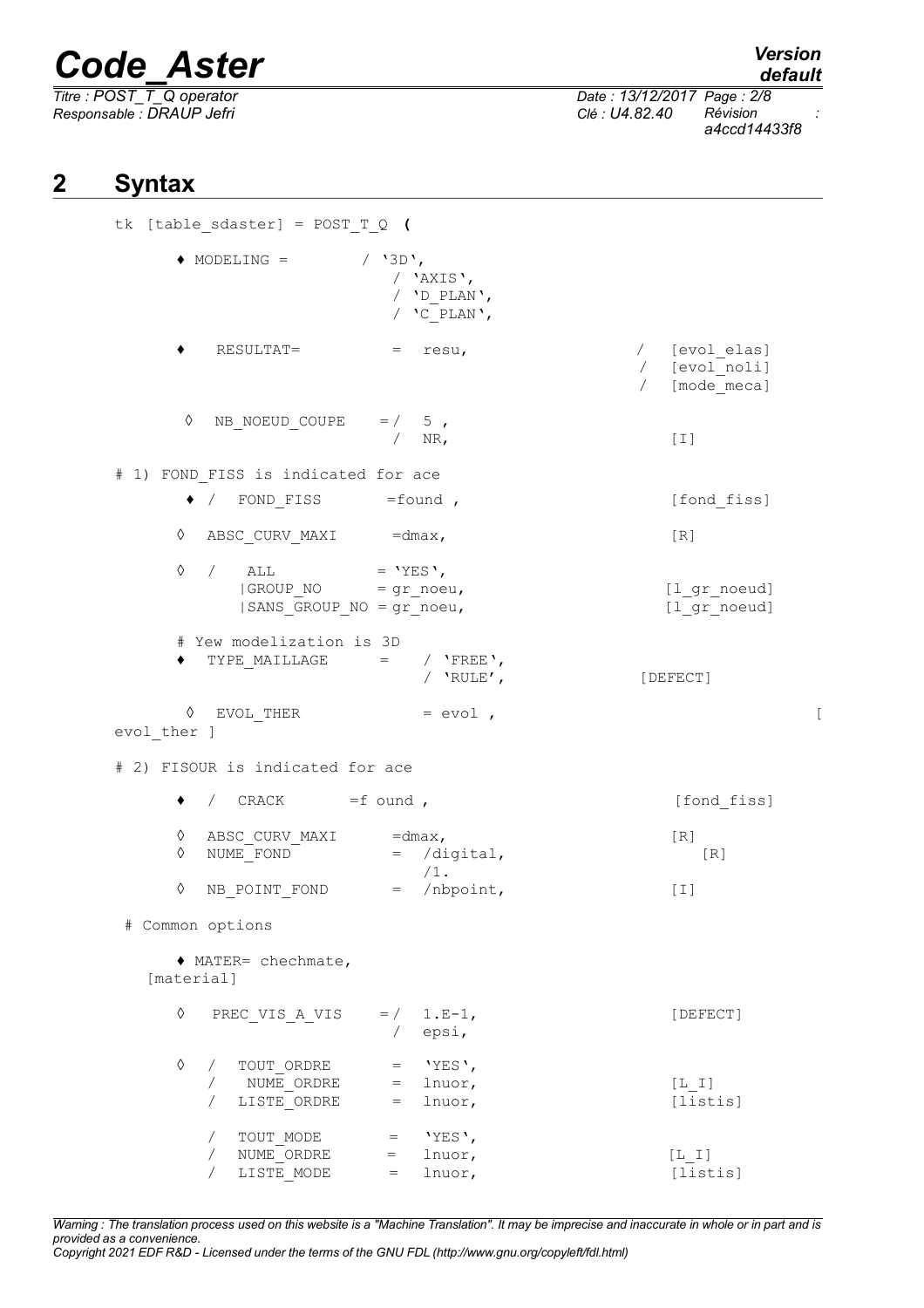)

*default*

*Titre : POST\_T\_Q operator Date : 13/12/2017 Page : 3/8 Responsable : DRAUP Jefri Clé : U4.82.40 Révision :*

|   |                    |                              | <u>u ivvu i ivviv</u> |
|---|--------------------|------------------------------|-----------------------|
|   | / FREQ             | $=$ 1 freq,                  | [1 R]                 |
|   | / LISTE FREQ       | 1 freq,<br>$=$ $\,$          | [liststr8]            |
|   | ♦<br>CRITERE       |                              | [DEFECT]              |
|   |                    | ♦<br>PRECISION =prec,        |                       |
|   |                    | / $1.E-6$ , [DEFECT]         |                       |
|   |                    | 'ABSOLUTE',                  |                       |
|   |                    | ◆ PRECISION =prec            | $\lceil R \rceil$     |
|   | INST               | $=$ $[1 R]$                  | [1 R]                 |
|   | LIST INST          | $=$ $[1 R]$                  | [liststr8]            |
|   | $\Diamond$ CRITERE | $\frac{1}{2}$<br>'RELATIVE', | [DEFECT]              |
|   |                    | ♦<br>PRECISION =prec,        |                       |
|   |                    | / $1.E-6$ , [DEFECT]         |                       |
|   |                    | 'ABSOLUTE',                  |                       |
|   |                    | ◆ PRECISION =prec            | $\lceil R \rceil$     |
|   |                    |                              |                       |
| ♦ | INFORMATION        | $=$ $/1$ .                   | [DEFECT]              |
|   |                    | $/2$ ,                       |                       |
| ♦ | TITRE              | $=$ title,                   | [l Kn]                |
|   |                    |                              |                       |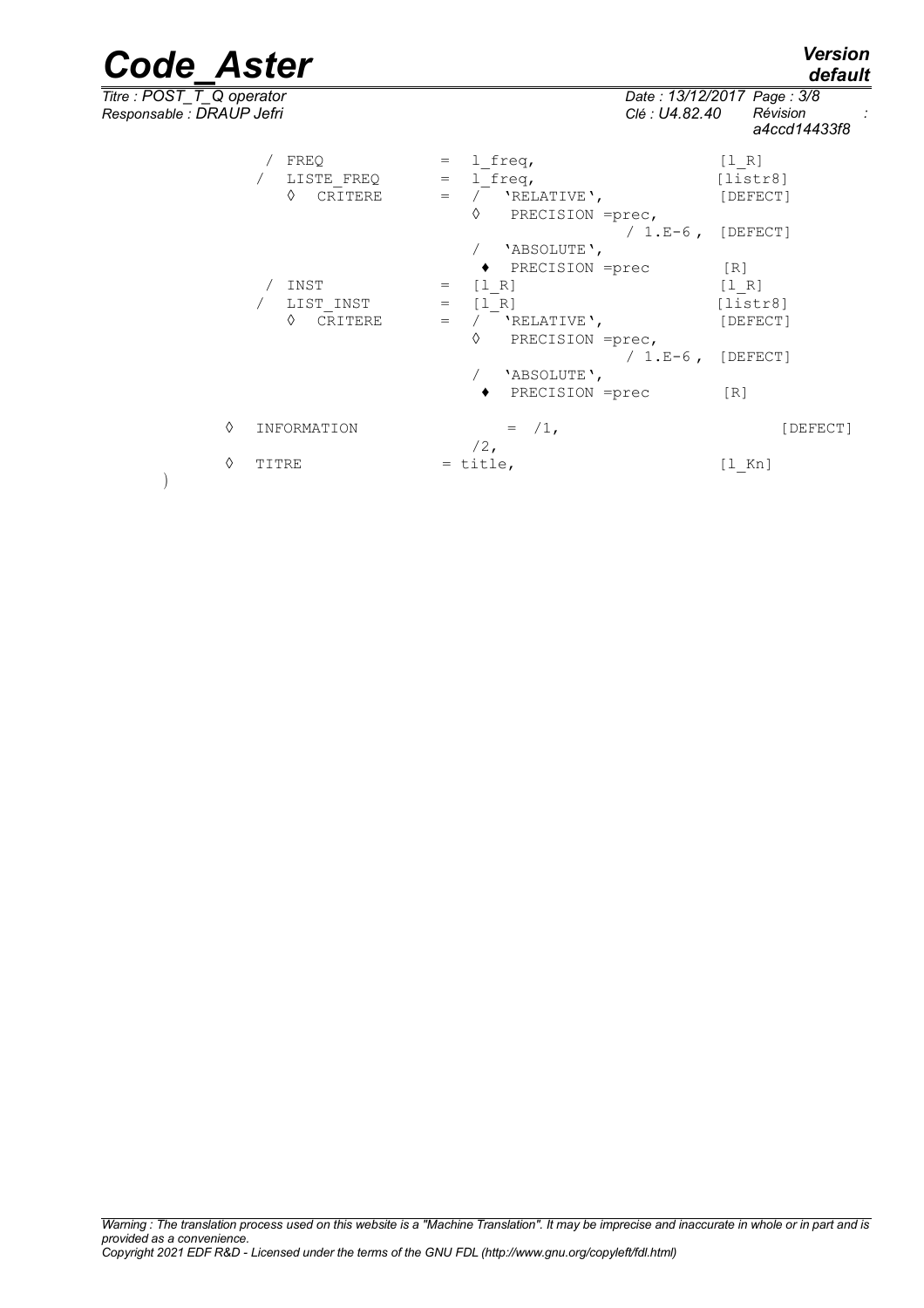*Responsable : DRAUP Jefri Clé : U4.82.40 Révision :*

### **3 Keywords**

### **3.1 Keyword MODELING**

 $\triangle$  MODELING = / '3D', / 'AXIS', / 'D\_PLAN',  $/$   $\sqrt{C}$  PLAN $\prime$ ,

This option has llows defin I tion of the computation type in 2 D gold 3 D. Th E mode L option must coherent Be with the model used for the computation of displacements.

### **3.2 Keyword MATER**

♦ MATER = chechmate, [material]

The material definition containS the elastic characteristics of the material. It must Be homogeneous, isotropic and linear elastic. This material must Be **constant** (compulsory uses of DEFI\_MATERIAU/ELAS). The only tolerated variability is has dependence one **temperature** . Yew material properties depends one temperature (keyword ELAS\_FO of DEFI\_MATERIAU), the approch is different according to the standard of modelization:

• IF EVOL THER keyword is not given, then the characteristic materials are obtained with reference temperature TEMP\_DEF\_ALPHA of DEFI\_MATERIAU ;

• IF EVOL THER operator is indicated, then the characteristic materials are calculated from the temperature of the ace tip nodes.

### **3.3 Keyword FOND FISS**

◊ FOND\_FISS=fond, [fond\_fiss]

It correspond to computation of has meshed ace, defined for post-processing with operator DEFI FOND FISS . By defect, this is computed automatically for all the nodes of the ace tip.

### **3.4 Keywords**

#### PREC\_VIS\_A\_VIS/GROUP\_NO/SANS\_GROUP\_NO/ALL

|                                                                 | PREC VIS A VIS | $= / 1. D-1,$ | [DEFECT]          |
|-----------------------------------------------------------------|----------------|---------------|-------------------|
|                                                                 |                | / epsi,       | $\lceil R \rceil$ |
| $\begin{array}{ccc} \diamond & \diamond & \diamond \end{array}$ | ALL            | $=$ 'YES',    |                   |
|                                                                 | GROUP NO       | = gr noeu,    | [l gr noeud]      |
|                                                                 | SANS GROUP NO  | = qr noeu,    | [l gr noeud]      |

FOND FISS keyword makes it possible to input has fond fiss object (created by the command DEFI\_FOND\_FISS) in which the necessary information are stored with the automatic search of the nodes of the two lips located one segments normal to the ace tip. It must Be noted that the object fond fiss must Be necessarily defined such ace the lips of ace are initially stuck (CONFIGURATION\_INIT=' COLLEE' in DEFI\_FOND\_FISS [U4.82.01]).

In 3D, by defect, the computation of T-stress is calculated one the nodes tips. The to use has the following options:

- to select nap nodes of ace tipS (keyword GROUP NO);
- to exclude nap nodes of the ace tip (keyword SANS GROUP NO);
- $\bullet$  to compute one all the nodes of the ace tip (keyword  $\overline{\text{ALL}}$ ).

*Warning : The translation process used on this website is a "Machine Translation". It may be imprecise and inaccurate in whole or in part and is provided as a convenience.*

*Copyright 2021 EDF R&D - Licensed under the terms of the GNU FDL (http://www.gnu.org/copyleft/fdl.html)*

*Titre : POST\_T\_Q operator Date : 13/12/2017 Page : 4/8 a4ccd14433f8*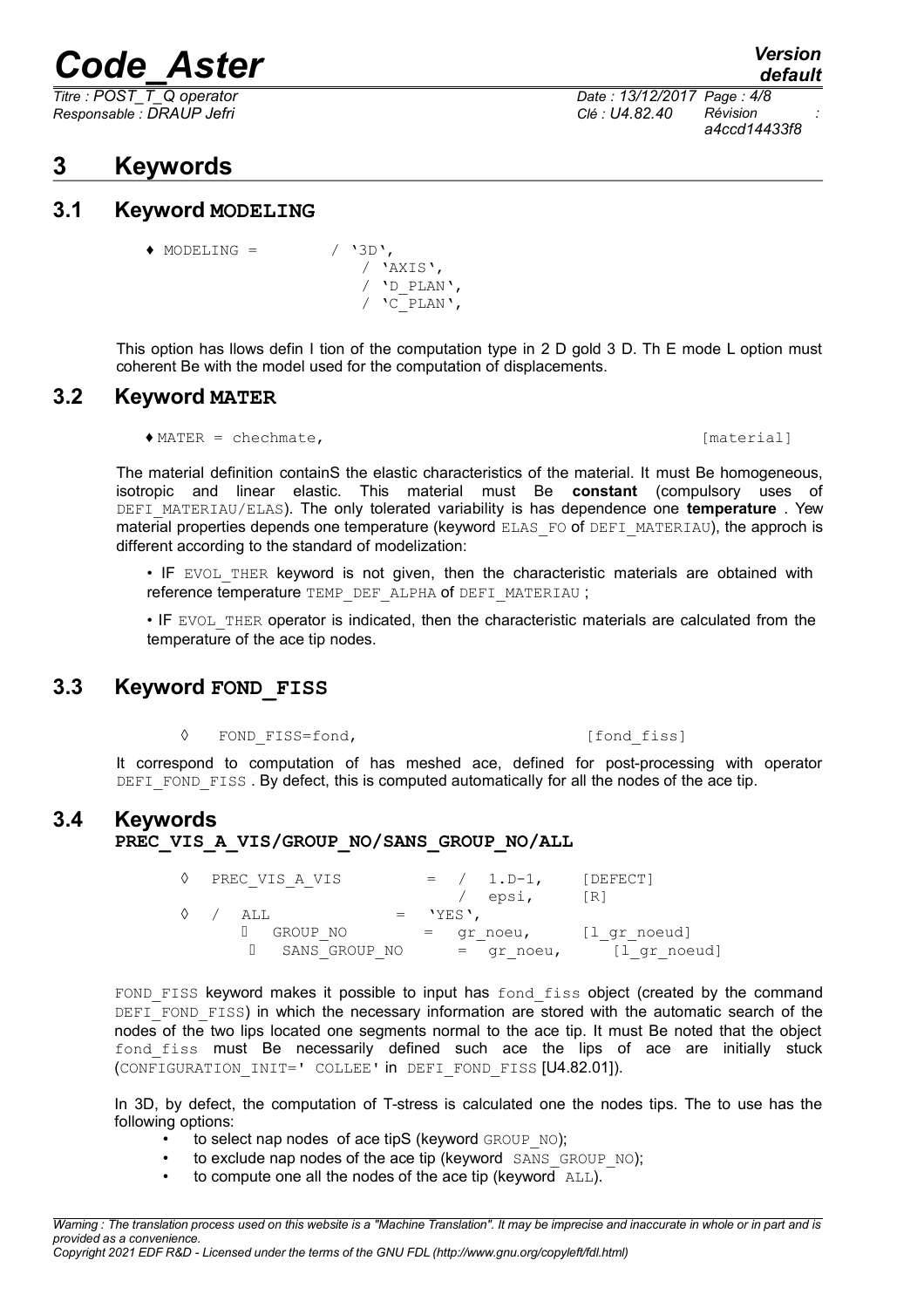$T$ *itre : POST\_T\_Q operator*</u> *Responsable : DRAUP Jefri Clé : U4.82.40 Révision :*

*Code\_Aster Version default a4ccd14433f8*

◊ ABSC CURV MAXI = dmax [R]

has maximum distance for computation of T-stress starting from the ace tip. In practice, the accuracy of the results is less accurate IF it is located very far from the ace tip [R7.02.08]. It is thus advised to choose *dmax* the smallest possible ace (about 4 to 5 elements, gold about the radius of the radiant mesh, yew necessary). Yew in does not have *N* of the ace tip, this distance is higher than the distance from the ace tip At this not At the edge of the lips, the been worth of T-stress At not *N* constant are obtained by prolongation. The selected been worth is the not of the ace tip nearest and for which the computation will Be out carried.

WithBSC CURV MAXI Operator is optional. When this option is not indicated, the been worth of ABSC\_CURV\_MAXI automatically computed is starting from the maximum size

*h* of the meshes connected to the nodes of the ace tip. Thesis size of meshes in each node of the bottom are computed in the DEFI\_FOND\_FISS command and present are in the concept fond fiss [D4.10.01]. It was chosen to take ABSC CURV MAXI equal to 4*h* .

Yew one chooses the been worth automatically calculated for ABSC CURV MAXI which is advisable, however, needs to make sour that its been worth (displayed in the file .mess) is coherent with dimensions of the structure.

In automatic search for each node of the ace tip, the operator select the nodes with the following conditions:

- distance *R* compared to the ace tip:  $R$  < ABSC CURV MAXI,
- Distance L compared to its opposite one the other lip:

*L* < epsi.ABSC\_CURV\_MAXI,

• and in 3D outdistances *D* from has node of the lips to the line perpendicular to the ace tip:  $D \leq \text{epsi}$  fond.  $d$ , where  $d$  is the minimal outdistances between two successive nodes of the ace tip, and where epsi is the been worth of the provided accuracy (keyword  $PREC VIS A VIS$ ) and epsi fond the been worth of the accuracy provided in keyword PREC\_NORM of DEFI FOND FISS.

By defect epsi is equal to  $0.1$  . Increasing the been worth of PREC VIS A VIS (and/or PREC NORM in DEFI FOND FISS) is equivalent to increase the number of potential nodes selected for the computation.

#### **3.5 Keyword RESULT**

 $RESULT = resu,$ 

resu has standard concept of evol elas however evol noli containing the displacement field one all the model.

### **3.6 Keyword TYPE\_MAILLAGE**

 $\blacklozenge$  TYPE MAILLAGE = / 'FREE', / 'RULE', [DEFECT]

Judicious This keyword makes only in 3D for meshed aces defined by FOND FISS. The Principle of computation is then ace follows:

- 1. determination of the normal directions At the ace face for each node localized At the ace face,
- 2. definition one each one of thesis directions of NB\_NOEUD\_COUPE points equally DistributeD between the ace face and the distance ABSC\_CURV\_MAXI,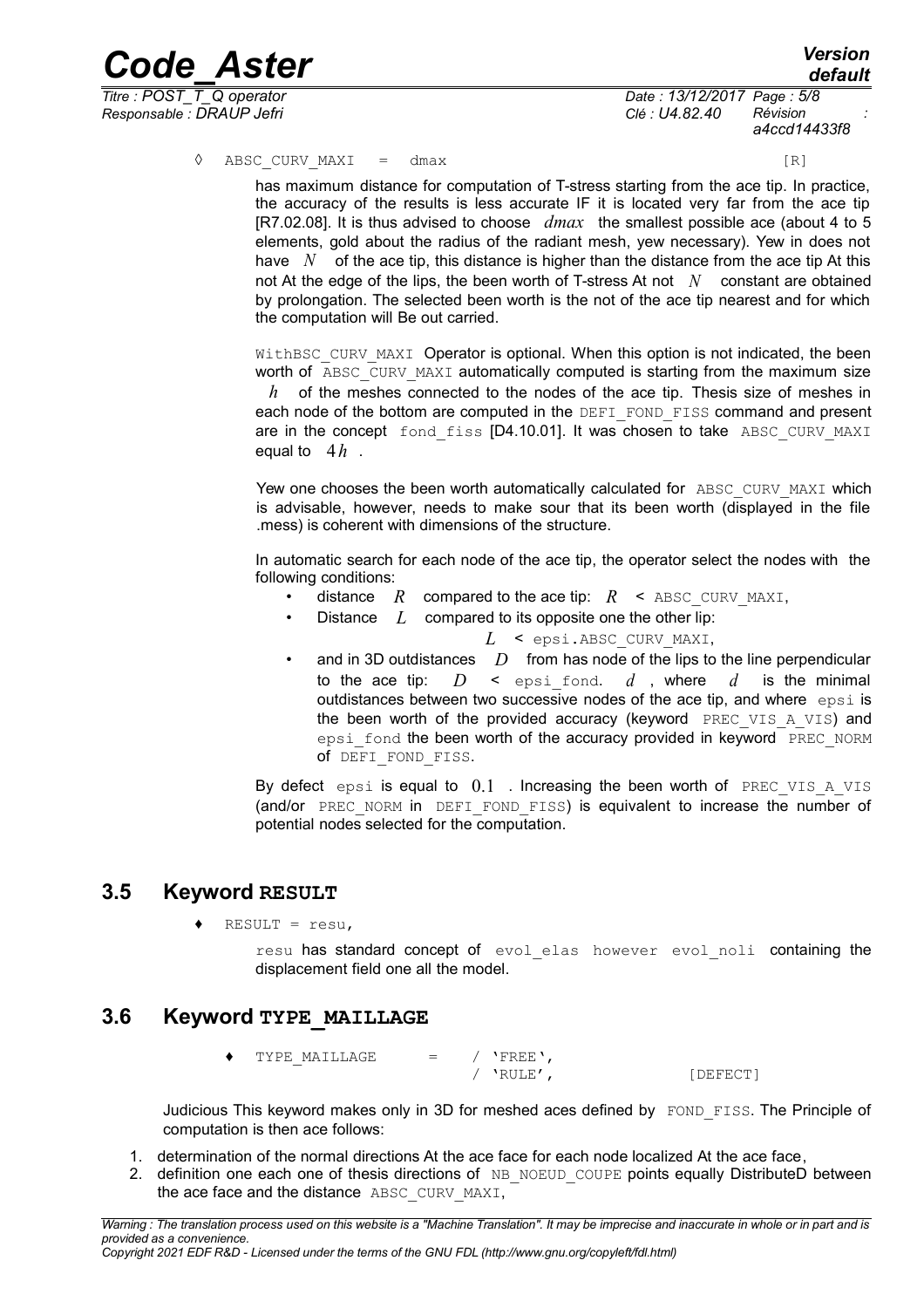$\overline{T}$ *itre : POST\_T\_Q operator* 

*Responsable : DRAUP Jefri Clé : U4.82.40 Révision : a4ccd14433f8*

*default*

3. projection of the displacement of each lip one thesis nodes.

### **3.7 Keyword NB\_NOEUD\_COUPE**

◊ NB\_NOEUD\_COUPE= / 5, [DEFECT] / NR, [I]

Possible It makes it to define the number of nodes corresponding to the projection of the lips displacement one each normal direction. The projection of nodes is equal to distribute between the ace tip and distance ABSC\_CURV\_MAXI.

### **3.8 Keywords LIST\_INST, INST , FREQ, LIST\_FREQ, TOUT\_ORDRE,** NUME\_ORDRE, LIST\_ORDRE, TOUT\_MODE, NUME\_MODE, **LIST\_MODE**

For specific information, refer to [U4.71.00].

### **3.9 Keyword INFORMATION**

◊ INFORMATION = / 1, [DEFECT]  $/2$ ,

Level of messages in the message slips by: yew INFORMATION is equal to 2, one gives the list of all the computed been worth for all the nodes that cuts been treated.

#### **3.10 Keyword TITR E**

◊ TITRE = tit,

Title to name the result.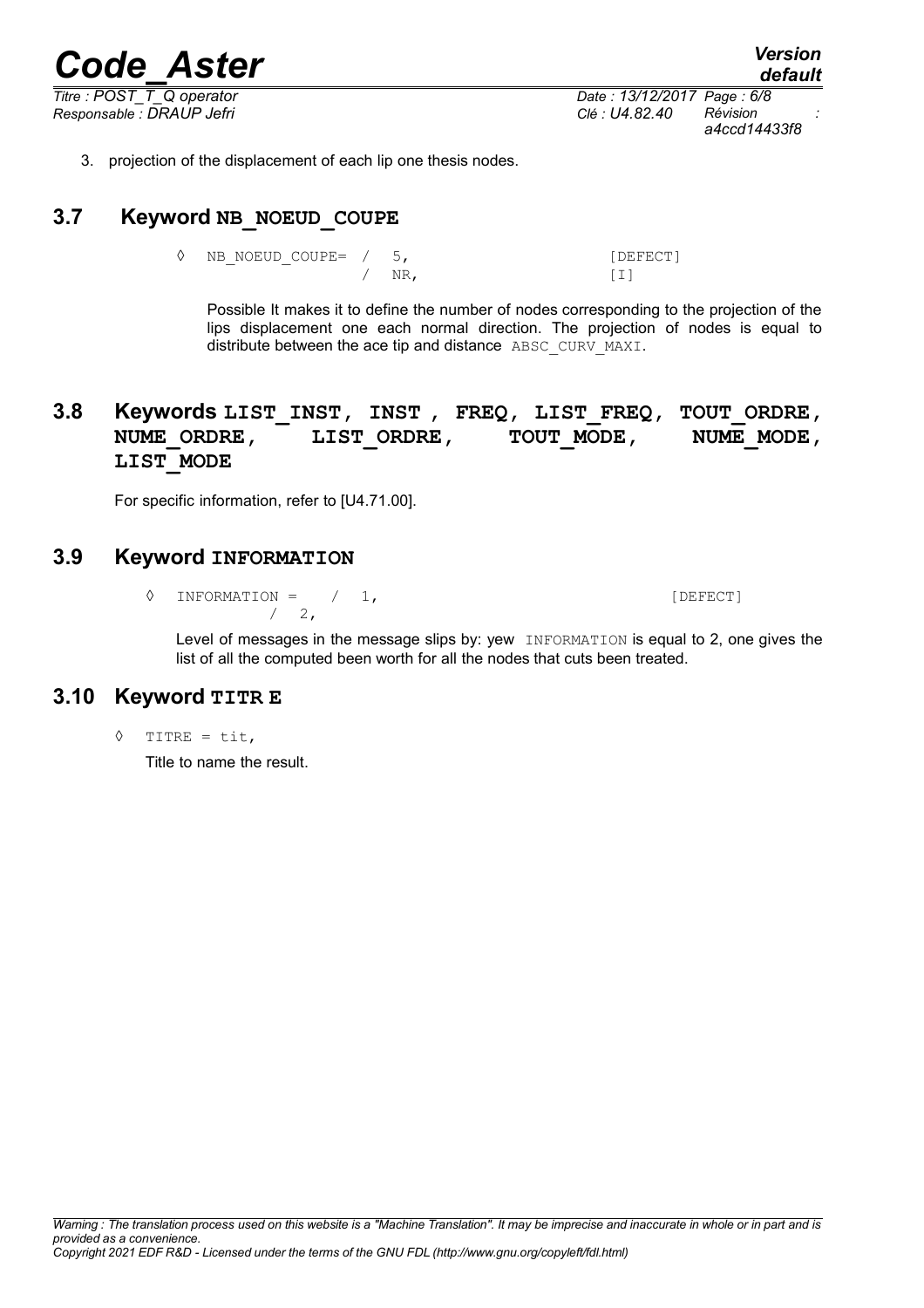$T$ *itre : POST\_T\_Q operator*</u> *Responsable : DRAUP Jefri Clé : U4.82.40 Révision :*

*a4ccd14433f8*

### **4 Precautions and uses advices**

### **4.1 Assumptions relating to the materials used for the computation of displacements**

For computation of T-stress by displacement extrapolation method the material needs to Be homogeneous and isotropic linear elastic.

This material edge Be **constant** (of uses DEFI\_MATERIAU/ELAS) however **function** (of uses DEFI\_MATERIAU/ELAS\_FO). Only the command variables being whitebait to Be used for the computation of T-stress in the box of has material function are **"TEMP"** (temperature). These variable must Be affected (necessarily in AFFE\_MATERIAU/AFFE\_VARC) starting from nodal fields (cham\_no).

In the box of has material function, the elastic parameters are evaluated At the points of the ace tip. Thesis points are the nodes of the ace tip.

### **4.2 Count produced**

Command POST  $TQ$  produces concept has of type table sd aster. The counts edge Be printed by IMPR\_TABLE [U4.91.03]. It contains for each node of the ace tip the been worth of T-stress: *T* .

### **4.3 Additional printings**

Yew INFORMATION is equal to 2, all intermediate computations are displayed in the message slips by. It is announced that column entitled SAUT DX (resp. SAUT\_DY and SAUT\_DZ) in the arrayS displayed in the message spins corresponDing to the displacement step allong axis  $X1$  (resp.  $X2$  and X3), multiplied by has material coefficient, all squared [R7.02.08].

### **4.4 Precautions and advice**

The assumptions necessary to the validity of this method are:

- 1) the ace must Be sufficiently regular (either the ace and the lips must not present has geometric singularity);
- 2) the material behavior must Be elastic, linear, homogeneous and isotropic;
- 3) the structure must Be isothermal (but, the temperature gradients one the lips should Be negligable in the area of interpolation).

Computation of interpolation displacement requires having At least 6 nodes one the normal direction of ace tip. Yew the number of nodes is not sufficient, year alarm is emitted and the lines corresponding to this node of the bottom are set to 0 in the result table. Then the Computation continuous, yew necessary, for the node of the ace tip. IN this box one of the following messages are seen:

- either increase the curvilinear maximum X-coordinate ABSC CURV MAXI in order to compute nodes further away from the ace tip;
- either Increase the parameter PREC VIS A VIS (and possibly PREC\_NORM in DEFI FOND FISS), which IS less complicated in the selection of nodes for the computation.

Computations are inefficient in time and memory yew there are too many points one the ace tip. The uses of Key Word NB POINT FOND makes it possible to limit the post-processing to has some number of points equal ly distribute D along the ace face (for example twenty points is often sufficient).